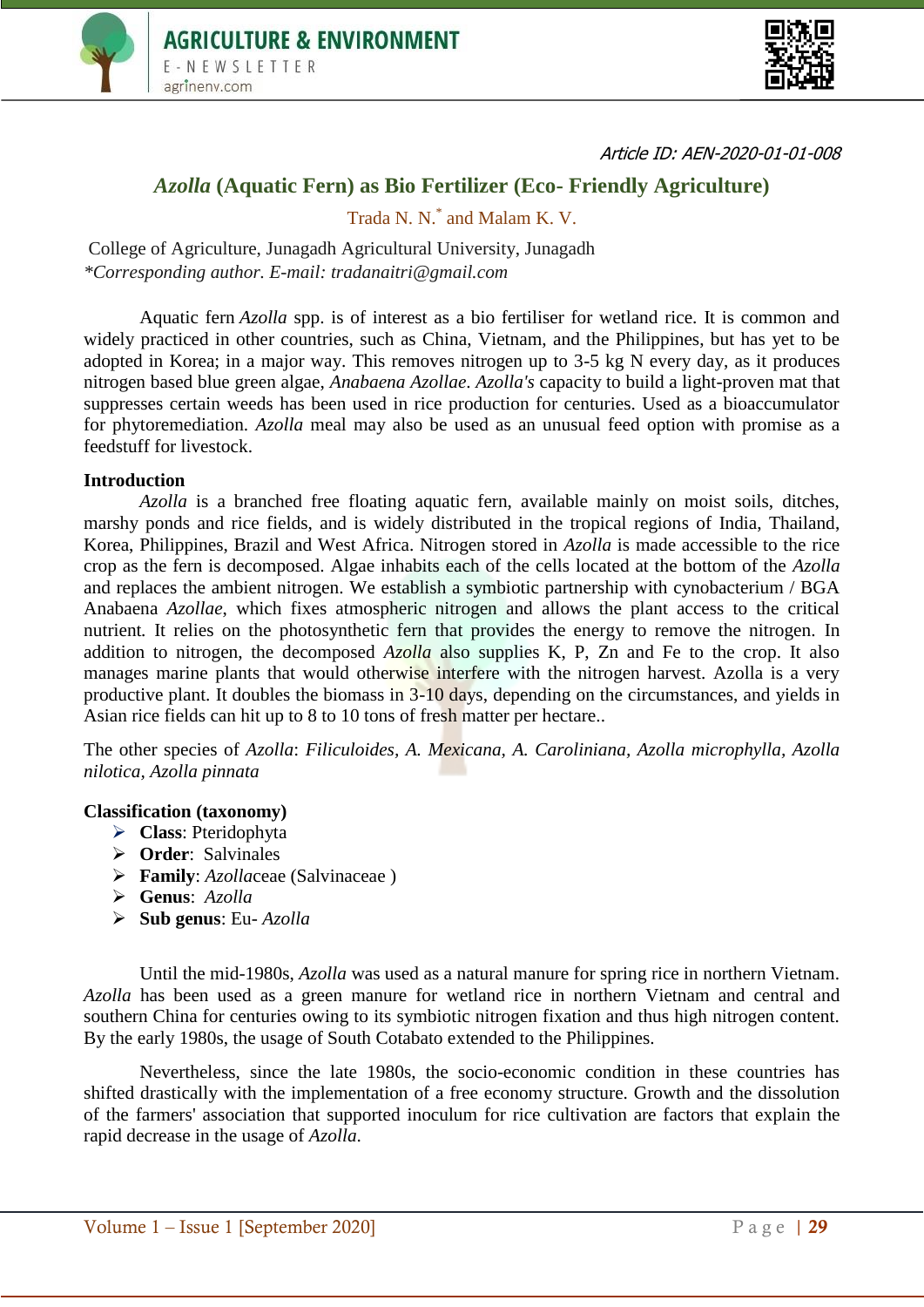

Parthasarathy *et al.* (2002) reported that 5 % replacement broiler ration with dried *Azolla* was quite profitable and safe for broiler production. *Azolla* is relatively sensitive to salt, cultivation in saline environment for a period of two consecutive years decreased salt content from 0.35-0.15 and desalinate rate (71.4%) was 1.8 times faster than through water leaching and 2.1 times faster than *Sesbania* and also reduced the electrical conductivity, pH of acidic soil and increased calcium content of soil (Anjuli *et al.*, 2004). Arora *et al.* (2006) found that tolerance and phyto-accumulation of chromium by three *Azolla* species and also results found by Cohen-Shoel *et al.* 2002 shows biofiltration of toxic elements by *Azolla* biomass. *Azolla* exhibits a remarkable ability to concentrate metals Cu, Cd, Cr, Ni, Pb and nutrients directly from pollutants or sewage water. Rai *et al.* (2012) conducted an experiment and reported that layer birds fed with fresh *Azolla* had a higher body weight at 8 weeks or higher egg production at 40 and 72 days than control. Murthy *et al.* (2013) fed 2 kg fresh *Azolla* per day to the milking cows replacing 50% of concentrate for 3 months and reported that Azolla maintained good dairy performance while decreasing feed+labour costs by 16.5% and milk production costs by 18.5%.

# **Structure of** *Azolla*

The shape of the Indian species is typically triangular, about 1.5 to 3.0 cm in length, 1 to 2 cm in width. Roots emanating from growing branches were still suspended in water. The dorsal lobe, which stays open to sunlight, has a special cavity housing its symbiotic host, the blue green algae (BGA) and the anabaena azole. The fern is capable of fixing ambient nitrogen in the soil in the form of NH<sub>4</sub><sup>+</sup> and is usable as soluble nitrogen for the wetland rice crop, the main cereal crop in India (Size-1-5 cm). The Azolla giant is 15 cm long and is found in Central Africa.



*A. Microphylla A. Pinnata*



On dry weight basis *Azolla* contains the following chemical composition:

# **Advantages of** *Azolla*

- 1. This develops quickly in the wild and can even thrive under managed conditions.
- 2. It can easily be generated in large quantities needed as green manure in both seasons *Kharif* and *Rabi*.
- 3. It can fix atmospheric  $CO<sub>2</sub>$  and nitrogen to form carbohydrates and ammonia and, after decomposition, add available nitrogen for crop uptake and organic carbon content to the soil.
- 4. Oxygen produced due to oxygen photosynthesis allows the root system of the crop and other soil microorganisms to breathe.
- 5. This solubilizes Zn, Fe and Mn and renders them usable for rice.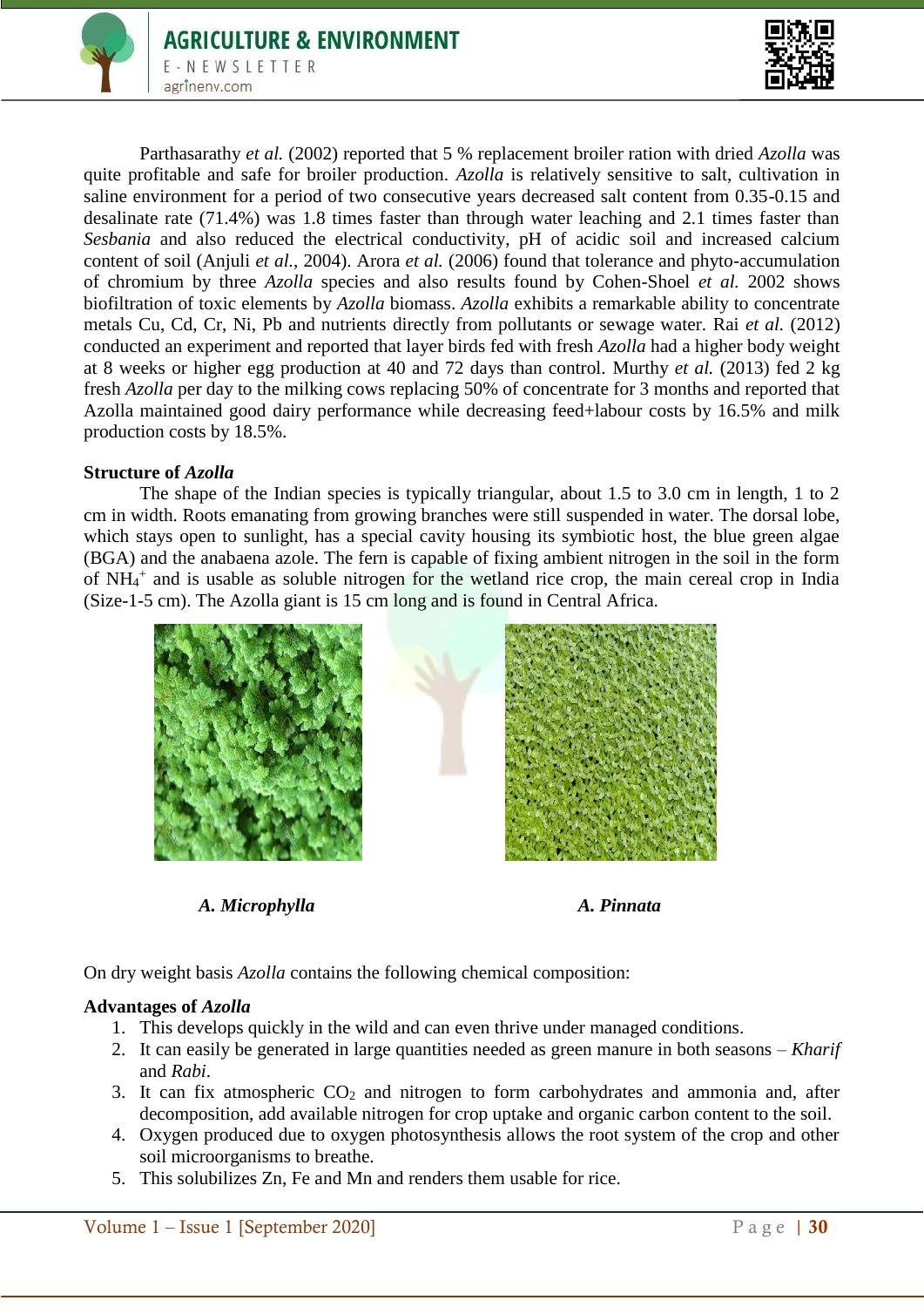



- 6. Azolla suppresses tender weeds like Chara and Nitella in the paddy area.
- 7. Azolla releases plant growth regulators and vitamins that promote the development of the rice plant.
- 8. Azolla can, to a certain degree, be a replacement for chemical nitrogen fertilizers (20 kg / ha) and improve crop yield and quality.
- 9. This improves the productivity of the usage of chemical fertilizers.
- 10. It decreases the evaporation levels of the irrigated rice field.

| <b>Nitrogen</b>    | 5.0%          |
|--------------------|---------------|
| <b>Phosphorus</b>  | 0.5%          |
| <b>Potassium</b>   | 2.0-4.5%      |
| Calcium            | $0.1 - 1.0\%$ |
| <b>Magnesium</b>   | 0.65%         |
| <b>Manganese</b>   | 0.16%         |
| <b>Iron</b>        | 0.26%         |
| <b>Crude fat</b>   | 3.0-3.3%      |
| <b>Sugar</b>       | 3.4-3.5%      |
| <b>Chlorophyll</b> | 0.34-0.55%    |
| Ash                | 10%           |

### **Economic content of** *Azolla*

### **Limitations**

- 1. Liquid is pre-requisite for its multiplication. And it's not ideal for upland crops.
- 2. A substantial amount of inoculum is needed, which is difficult to transplant during rainy days.
- 3. Temperature of more than  $35 \degree$  C is not acceptable.
- 4. Extreme low temperatures are also not appropriate.
- 5. The shortage of equipment required to use Azolla as a sterile inoculum.
- 6. Indisponibility of varieties appropriate for higher temperatures with low P use.
- 7. The initial costs of production are large.
- 8. The supply of nutrients to plants is not immediate.
- 9. The demand for Azolla is not that common.
- 10. Ignorance of citizens regarding the value of Azolla.

### **Precaution to be adopted**

- 1. Maintenance of pure culture free of contaminants is important for successful yield.
- 2. Azolla can be collected on a daily basis to prevent overcrowding.
- 3. Temperature is a key factor for successful production. It's estimated to be around 35 degrees Celsius. Throughout cold areas, the forage plot is to be filled with a plastic sheet in order to may the effects of cold weather.
- 4. Priority should be provided to areas with clear and sufficient sunshine. The shadow of a position produces fewer.
- 5. The pH of the material will be between 5.5 and 7.

Suitable nutrients such as cow dung slurry, micronutrients should be applied when and when necessary.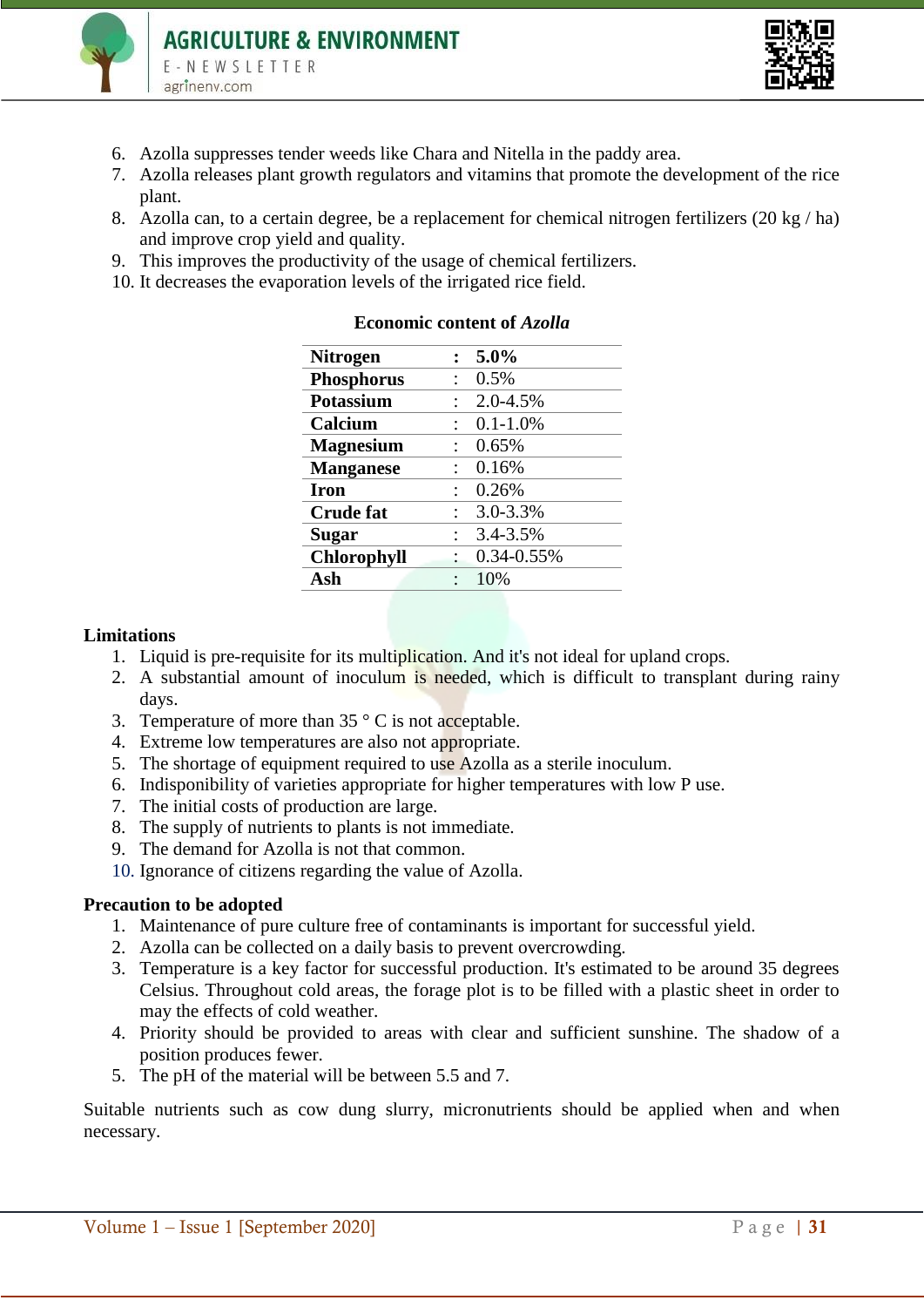



### **Growth of azolla**

Growing of the Azolla is generally two types that are

1. Azolla Insitu 2. Azolla exsitu (In Insitu process Azolla is grown with a standing crop in the region, but in exsitu it is grown in the environment by a appropriate volume of water. There is also another form. 3. Azolla in polythene)

The field is ploughed in low land; g/sq. m. LED and tiny packages with a diameter of 50 cm render small ponds with a depth of  $3\times2\times1$  m. Only 10-15 cm of standing water is allowed in the ponds.

Green Azolla @ 50-200 g + P<sub>2</sub>O<sub>5</sub> by SSP @ 20 kg / ha along with furadan 1g / kg Azolla is combined and released into the pond retaining a water level of 10-15 cm for further growth and multiplication of Azolla. Azolla multiplies quickly and, in only two weeks, creates a green layer like a blanket on the water surface of the pool.

This green Azolla is collected in the bamboo basket and moved to the transplanted rice field for further multiplication as a dual rice crop for nitrogen fixation in the rice crop. Harvested green Azolla may be transformed to compost by pounding in pits for a month, which is then used as FYM for other crops grown in the upland. During the season, Green Azolla is harvested 15-20 days early, however during the winter Azolla develops gradually due to moisture stress and low winter temperatures, and Azolla can be harvested 25 to 30 days apart during the winter.



**Growing Azolla in field**

### **How to apply** *Azolla* **in rice field**

The *Azolla* bio fertilizer can be applied in 3 ways in rice field.

*Method 1*: Fresh *Azolla* biomass in inoculated in the rice field 2-3 weeks before transplanting.

*Method 2*: *Azolla* can be grown in separate plot and can be applied to main field just before transplanting.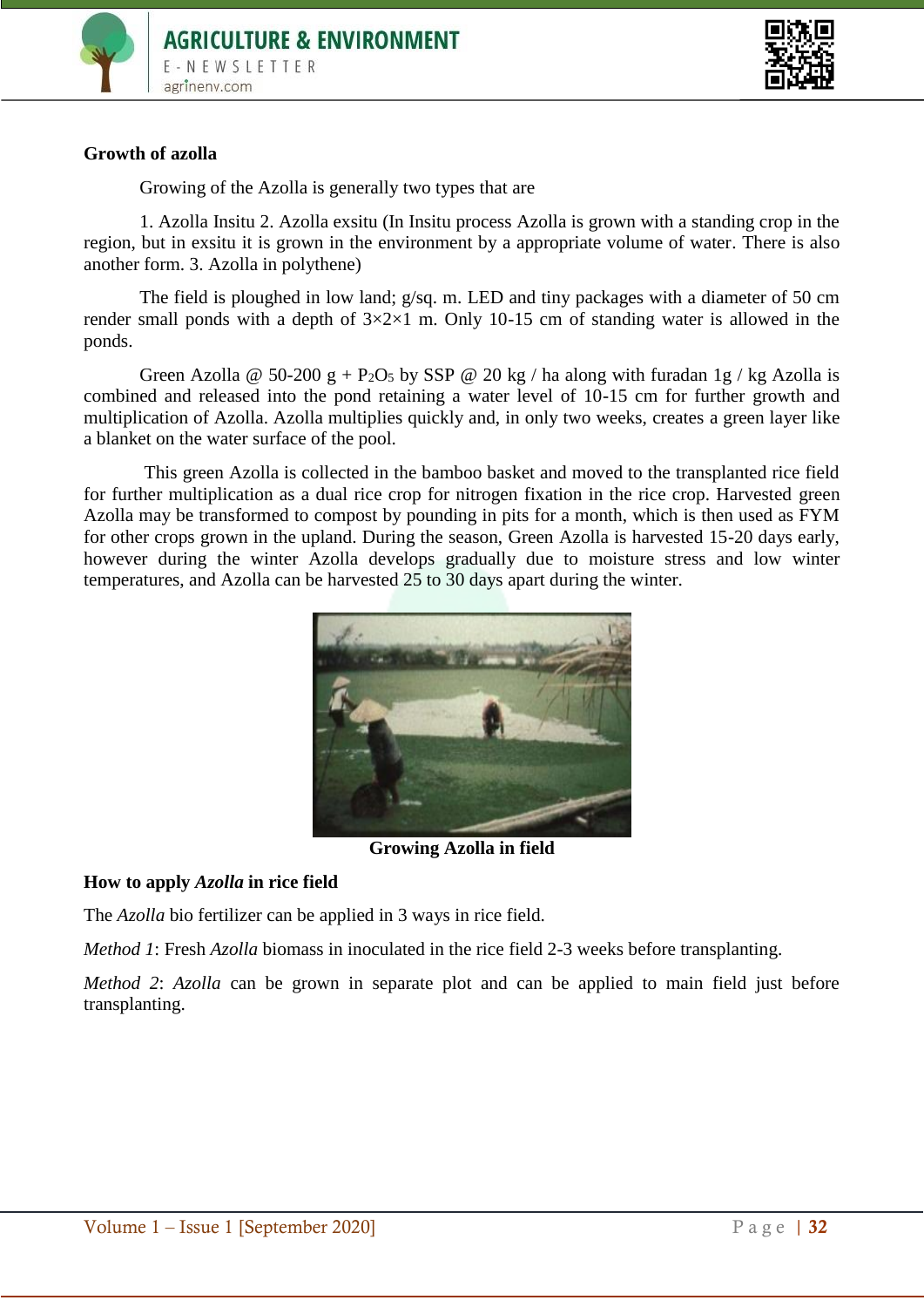



#### New Horizon of Azolla use



**New Horizon of Azolla use**

*Method 3*: *Azolla* can be inoculated after transplanting rise and grown as dual culture of rice and incorporated subsequently. In dual culture *Azolla* is grown in the rice field with the standing crop. When thick mat is formed water is drained out and *Azolla* is incorporated in soil. Again in fresh inoculation is done @ 0.5 t/ha. In this phase *Azolla* is grown in 8 weeks. It is again incorporated in soil. It is suitable for medium to long duration.

### **Favorable conditions for higher efficiency of** *Azolla***:**

- *Water*: 10-15 cm fresh current water is necessary in multiplication pond.
- *Temperature*: the day or night temperatures ranging between 32°C and 20°C have found to be most favourable. The optimum temperature for luxurious growth of *Azolla* is 25 to 30°Celsius and can be raised successfully in the mid Hills.
- *Light: Azolla* prefers to grow well under **particle** shade. As dual cropping *Azolla* gets particle shade from rice plant and therefore as dual cropping with rice is most successful.
- *Soil pH*: *Azolla* grows well in slightly acidic soil having 5.2 to 5.8 pH.
- *Nutrition*: Being an N fixing fern *Azolla* does not require nitrogenous fertilizer for its growth. However application of N @ kg/ha is useful as a starting dose in new multiplication area. Phosphorus 20@ kg/ha is desirable for good bio-mass production.

*Azolla* produce around 8-10 tonnes of green mass which is equal to 25-30 kg  $N_2$  which is again to 55-66 kg of urea.

### **Summary**

The history of the usage of Azolla in agriculture and animal husbandry is not quite long. In reality, people began to learn about the various benefits of this plant in the 1990s. Given its countless advantages, there has not been much interest among Indian farmers who do not favour the usage of Azolla plant farming. Local people, like fishermen, have very little awareness of the advantages of this aquatic species. Throughout the future, these algae will do well in the area of agriculture and animal husbandry by amplifying raw materials and goods.

*Azolla* has been of interest to botanists and agriculturist for years because of its symbiotic relationship with a nitrogen fixing, blue green algae, and anabaena. It provides an excellent source of organic Matter and nitrogen for crops. As *Azolla* grows, it forms a floating, light proof mat of living